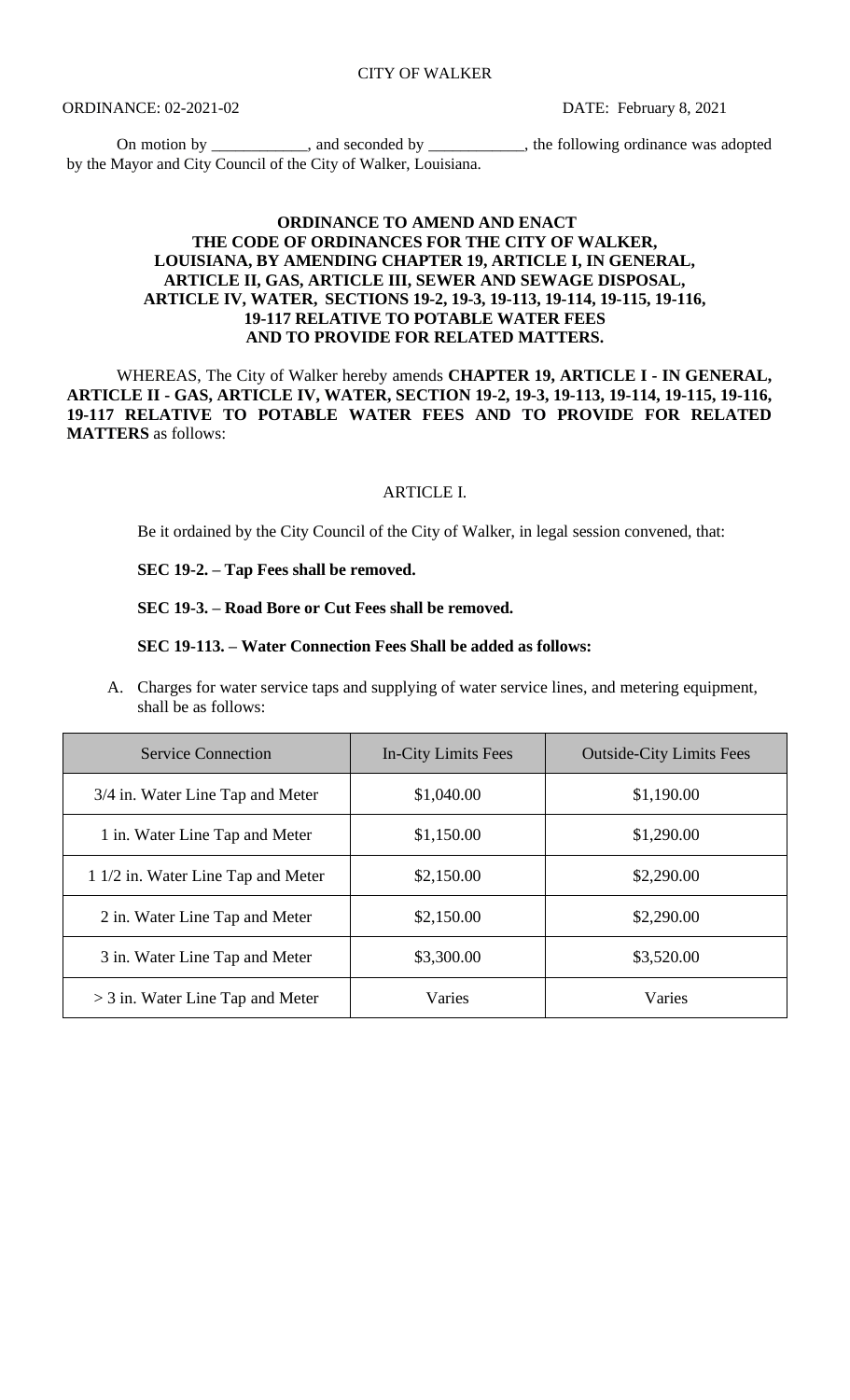- 1. ¾″ service fee listed above includes:
	- a) Base tap fee  $$320.00$  for  $\frac{3}{4}$ " service.
	- b) ¾" service line from tap to meter location at property line and necessary labor \$270.00 for locations currently within City limits.
	- c)  $\frac{3}{4}$  service line from tap to meter location at property line and necessary labor \$420.00 for locations outside current City limits.
	- d)  $\frac{3}{4}$ " water meters shall be provided by the city at a cost of \$450.00 or at City's current purchase rate per meter.
- 2. 1″ service listed above includes:
	- a) Base tap fee \$420.00 for 1″ service.
	- b) 1" service line from tap to meter location at property line and necessary labor \$280.00 for locations currently within City limits.
	- c) 1" service line from tap to meter location at property line and necessary labor \$420.00 for locations outside current City limits.
	- d) 1" water meters shall be provided by the City at a cost of \$450.00 or at City's current purchase rate per meter.
- 3. 1½″ service listed above includes:
	- a) Base tap fee  $$1,000.00$  for  $1\frac{1}{2}$ " service.
	- b) 1½" service line from tap to meter location at property line and necessary labor \$300.00 for locations currently within City limits.
	- c)  $1\frac{1}{2}$  service line from tap to meter location at property line and necessary labor \$440.00 for locations outside current City limits.
	- d) 1½" water meters shall be provided by the City at a cost of \$850.00 or at City's current purchase rate per meter.
- 4. 2″ service listed above includes:
	- a) Base tap fee \$1,000.00 for 2″ service.
	- b) 2" service line from tap to meter location at property line and necessary labor \$300.00 for locations currently within City limits.
	- c) 2" service line from tap to meter location at property line and necessary labor \$440.00 for locations outside current City limits.
	- d) 2" water meters shall be provided by the City at a cost of \$850.00 or at City's current purchase rate per meter.
- 5. 3″ service listed above includes:
	- a) Base tap fee \$1,300.00 for 3″ service.
	- b) 3" service line from tap to meter location at property line and necessary labor \$400.00 for locations currently within City limits.
	- c) 3" service line from tap to meter location at property line and necessary labor \$620.00 for locations outside current City limits.
	- d) 3" water meters shall be provided by the City at a cost of \$1600.00 or at City's current purchase rate per meter.
- 6.  $>3$ " Service listed above includes:
	- a) Base tap fee for service lines greater than 3" are to be negotiated with the City prior to installation.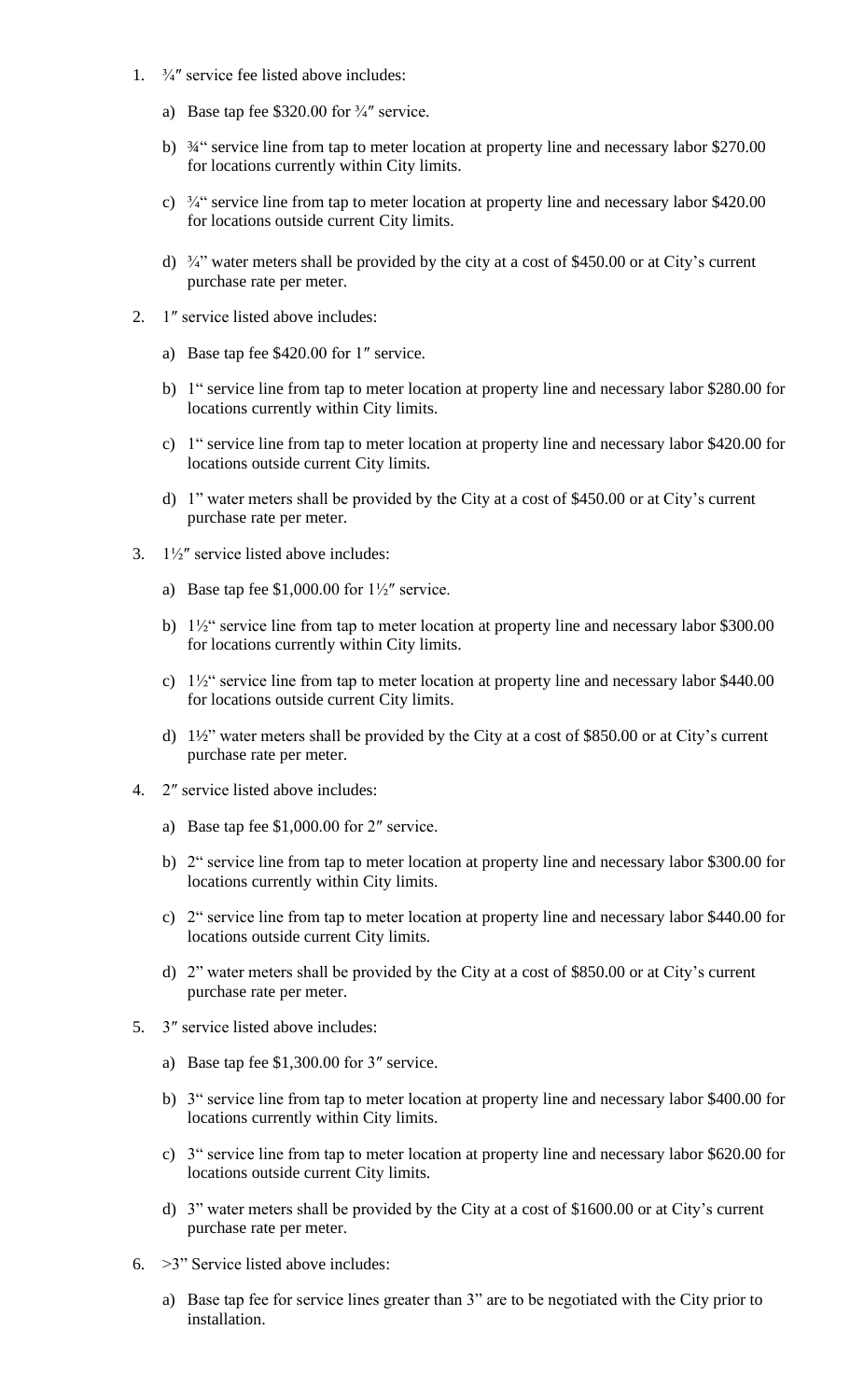- b) Meters larger than 3" will be provided by the City and installed at the negotiated value.
- c) The cost for any required roadway crossings for proposed water lines greater than 3" are to be negotiated with the City prior to installation.
- 7. Industrial Service:
	- a) Base tap fee and necessary service line will be negotiated with the City prior to installation.
	- b) Necessary meter needed to provide service will be provided at the current City purchase price.
- B. Additional service improvements:
	- 1. Any additional service line needed outside of the existing right of way, in order to connect to a meter, shall be the actual cost of installing the service line. A price will be quoted upon request. Additionally, a minimum 5-foot (5') utility servitude along the installed service line will be donated to the City in order to properly maintain the line and monitor service.
	- 2. Any major improvements that extend the service of the existing water supply system will require negotiation and approval from the City prior to any construction. Any proposed improvements shall conform to all required design measures.
- C. Effective April 2021 with the billing of cycle 1 and each succeeding fiscal year thereafter effective July 1 with the billing of cycle 1 the above charges listed in section 19-129 shall be adjusted to reflect changes in the fiscal year cost of operations, as reflected by fluctuations based on United States Department of Labor — Bureau of Labor Statistics published consumer price index (CPI) unadjusted indexes for Urban Wage Earners and Clerical Workers (CPI-W): U.S. City average, by expenditure category and commodity and service group (all items). The rate modification month shall be April. CPI increase is computed by comparing the current month of April with the prior month of April index for all items. The CPI index change is converted to a percentage by dividing the CPI index change by the prior April CPI index. This is the percentage increase (rounded to two decimal places).

# **Section 19-114 shall be added as follows:**

- A. The City Council finds, determines, and declares that:
	- 1. The City of Walker's utility department is tasked with maintaining and improving its water facilities in order to meet current standards of public health if new development is to be accommodated without decreasing its existing conditions.
	- 2. The creation of an impact fee is a preferred method to ensure new development bears a proportionate share of the cost for any necessary improvements generated by new connections to the existing potable water system.
	- 3. The fees established in section 19-116 are derived from and based upon the cost to provide additional water facilities necessitated by connections to the existing potable water system.

## **Section 19-115 shall be added as follows:**

- A. After the effective date of this ordinance any person in either the incorporated or unincorporated areas served by the City's water system who:
	- 1. Has or constructs subdivision improvements which are to be connected to the water system and are accepted for maintenance by the City;
	- 2. Connects to the water system; or
	- 3. Changes that modify, alter, or expand the use of an existing connection to the existing water system.

is hereby required to pay a water facilities impact fee in the manner and amount set forth in this article.

## **Sec. 19.-116 - Impact Fees shall be added as follows:**

A. The amount of the water facilities impact fee shall be determined by the following: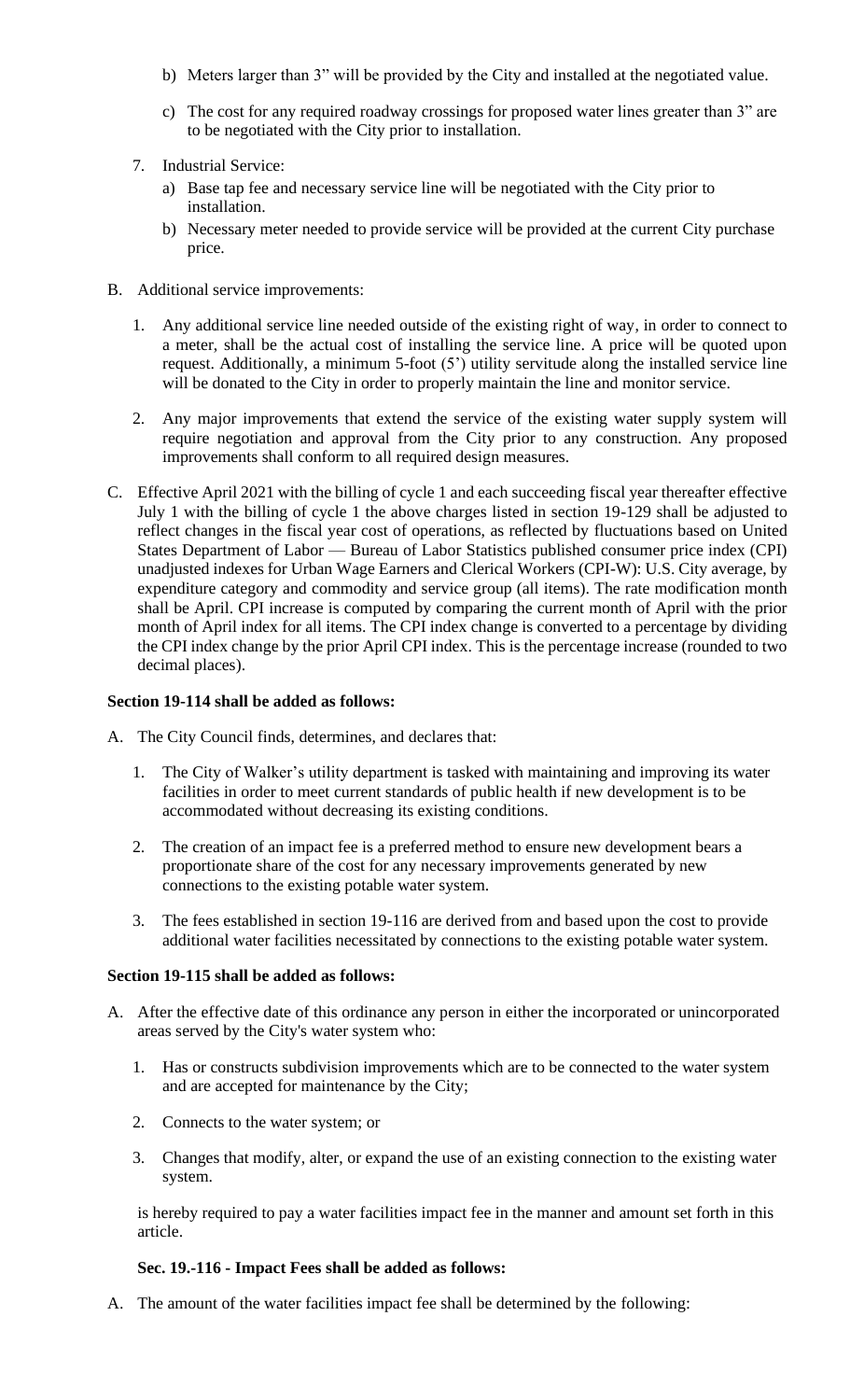| <b>Water Impact Fees</b> | In-City Limits Fees    | <b>Outside-City Limit Fees</b> |
|--------------------------|------------------------|--------------------------------|
| Residential & Commercial | \$300 per Address/Unit | \$300 per Address/Unit         |
| Subdivision              | $$300$ per Lot         | \$300 per Lot                  |
| Industrial               | Varies                 | Varies                         |

- B. In the case of change, modification, or expansion of use of an existing connection to the water system, the impact fee shall be determined by the City based upon the net increase in the size of the meter for the new connection over the size of the meter for the previous connection.
- C. For developments larger than 50 lots, the City may enter a Cooperative Endeavor Agreement, at their discretion, with the development to provide an impact fee equivalent, proportional to the improvements needed to provide service to the new development. This price will be quoted by the City and may act in lieu of the Impact Fee at the City's discretion.
- D. Effective April 2021 with the billing of cycle 1 and each succeeding fiscal year thereafter effective July 1 with the billing of cycle the above charges in section 19-116 shall be adjusted to reflect changes in the fiscal year cost of operations, as reflected by fluctuations based on United States Department of Labor — Bureau of Labor Statistics published consumer price index (CPI) unadjusted indexes for Urban Wage Earners and Clerical Workers (CPI-W): U.S. City average, by expenditure category and commodity and service group (all items). The rate modification month shall be April. CPI increase is computed by comparing the current month of April with the prior month of April index for all items. The CPI index change is converted to a percentage by dividing the CPI index change by the prior April CPI index. This is the percentage increase (rounded to two decimal places).

# **Section 19-117 shall be added as follows:**

- A. The feepayer shall pay the water facilities impact fee required by this article to the City as follows:
	- 1. The water facilities impact fee shall be paid by the developer of any new development prior to the approval of the final plat.
	- 2. All funds collected shall be properly identified by and promptly transferred for deposit in the water facilities impact fee fund to be held separately and used solely for the purposes maintain, repairing, and improving the existing water system.

**NOW THEREFORE, BE IT ORDAINED** by the Mayor and Council of the City of Walker, Louisiana, acting as the governing authority of the City of Walker, State of Louisiana that **CHAPTER 19, ARTICLE I - IN GENERAL, ARTICLE II - GAS, ARTICLE IV, WATER, SECTION 19-2, 19-3, 19-113, 19-114, 19-115, 19-116, 19-117 RELATIVE TO POTABLE WATER FEES AND TO PROVIDE FOR RELATED MATTERS** is hereby amended as aforementioned above.

The above and foregoing ordinance was read and adopted, section by section and then submitted to an official vote as a whole, following a public hearing, the vote thereon being as follows:

Yeas:

Nays:

Absent:

This ordinance was thereupon declared adopted this \_\_\_\_ day of February 2021.

Mayor James Watson

\_\_\_\_\_\_\_\_\_\_\_\_\_\_\_\_\_\_\_\_\_\_\_